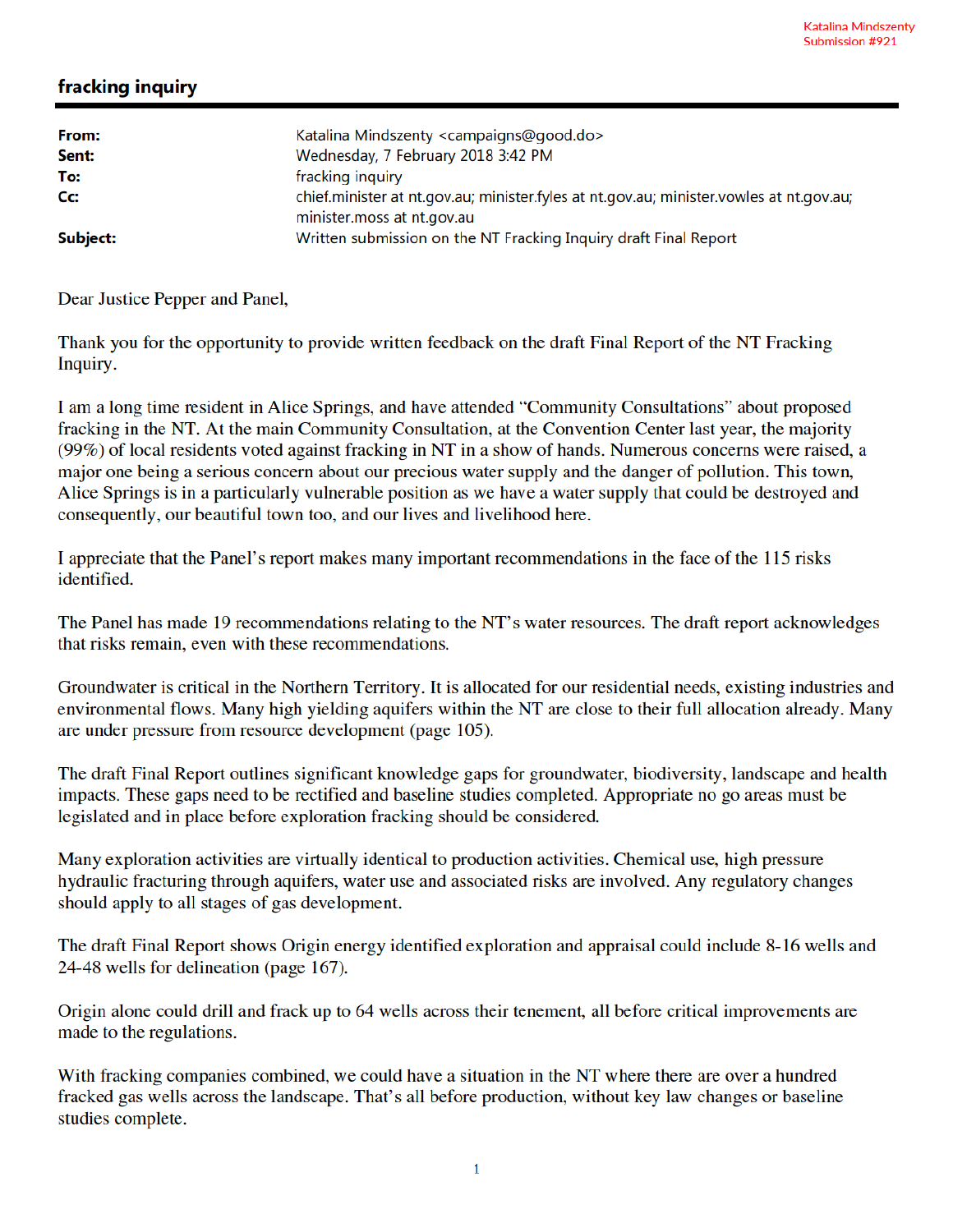Critical studies identifying no go zones will difficult to achieve in an area already littered with fracked gas exploration wells.

I support the swath of new regulations and legislation required to try and protect landholders and water. However, that work needs to happen before the oil and gas industry is permitted to start fracking in the Northern Territory again.

The below critical recommendations must be improved and work completed BEFORE EXPLORATION fracking takes place.

Recommendation 5.1 (Enforceable code of practice for abandonment of onshore gas wells)

Recommendation 5.6 (Wastewater management framework)

Recommendation 7.1 (Water Act amended for shale extraction licence and payment for water)

Recommendation 7.4 (Strategic regional environmental and baseline assessment (SREBA), including a regional groundwater model, be developed and undertaken)

Recommendation 8.4 (Fire management plan and 10 year baseline assessment)

Recommendation 9.2 (Code of practice be developed and implemented for monitoring, detection and reporting of methane emissions)

Recommendation 10.1 (Human Health Risk Assessment prepared and approved)

Recommendation 12.11 (Social impact management plan) This recommendation should also be extended to allow for the legal right to say 'no' to fracking.

Recommendation 14.1 (Design and implement a full cost recovery system for fracking regulation)

Recommendation 14.16 (Legislation to regulate seismic surveys, drilling, hydraulic fracturing, and well abandonment)

Recommendation 14.18 (Fit and proper person test)

Recommendation 15.1 (Strategic regional environmental and baseline assessment (SREBA) undertaken and no go zones implemented)

In the NT there is a saying, "Once you frack you can't go back." Exploration fracking is no different. The studies, legal improvements and no-go zones suggested by the panel are critical. They must be actioned before any further fracking exploration.

Let's not wait until the production phase to put in place critical new regulations and laws. We must avoid delays to the protection of the Northern Territory's water, landscapes and people.

Thank you for considering my feedback on this critical matter for the future of the Northern Territory.

Along with a significant majority of Alice Springs residents, I want to see fracking BANNED please.